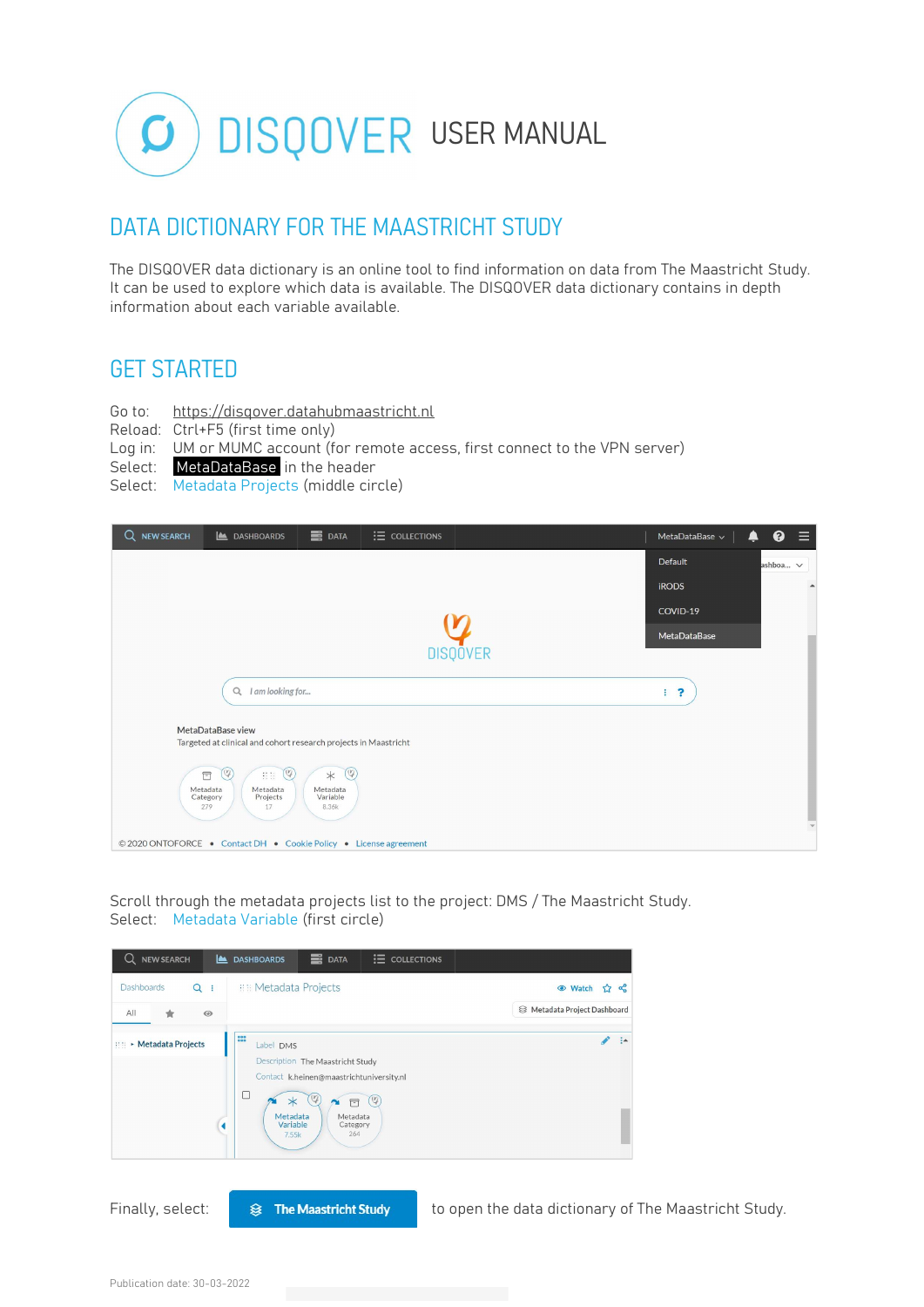#### OPTIMIZE VARIABLE VIEW

The variable list appears on the right side of the screen. We recommend changing the view by clicking on the layer icon in the upper right corner and choosing DMS instance list (default). You now see the variable label, variable description, value labels and category of each variable in the list.

|            |                                                                                 |         |                                                                                                      |       |           |                                                 | Layer icon<br>(change view)                                                                                                                   |  |  |
|------------|---------------------------------------------------------------------------------|---------|------------------------------------------------------------------------------------------------------|-------|-----------|-------------------------------------------------|-----------------------------------------------------------------------------------------------------------------------------------------------|--|--|
| Dashboards |                                                                                 | $Q$ :   | DMS dashboard (default)                                                                              | ◎☆ ☆: |           | 122 results                                     |                                                                                                                                               |  |  |
| All        | ŵ                                                                               | $\odot$ | Category Hierarchy<br>Project<br>Filters:<br><b>DMS</b><br>Demographic characteristics<br>restricted |       | $\otimes$ | Search in 122 results                           | 8<br>DMS instance list (default)<br>挂<br>雷<br>$\vee$                                                                                          |  |  |
|            | $*\n \begin{array}{c}\n \text{DMS dashboard} \\ \text{(default)}\n \end{array}$ |         | DMS category index                                                                                   |       |           | Age<br>Age at visit 1 (years)                   | Basic demographic characteristics                                                                                                             |  |  |
|            |                                                                                 |         | $\times$ 7.55k Index                                                                                 |       |           | <b>B1_VD1_1.1</b><br>Living situation<br>$\sim$ | $1 =$ Independent dwelling; $2 =$ Retirement home or care home; $3 =$ Nursing home;<br>$4 =$ Sheltered housing: $5 =$ Other housing situation |  |  |
|            |                                                                                 |         | $V$ 7.55k DMS                                                                                        |       |           |                                                 | Basic demographic characteristics                                                                                                             |  |  |

# SEARCH STRATEGY 1: FIND VARIABLES USING THE TEXT SEARCH BOX



## SEARCH STRATEGY 2: FIND VARIABLES USING THE CATEGORY INDEX

All variables of The Maastricht Study are divided into categories and subcategories. Browse through the DMS category index to find the variables of your interest. If you click on a category box, all variables in this category and its subcategories are shown in the variable list (right panel).

NOTE! A selected category remains selected until it is deselected (tick) or a new discovery is started!